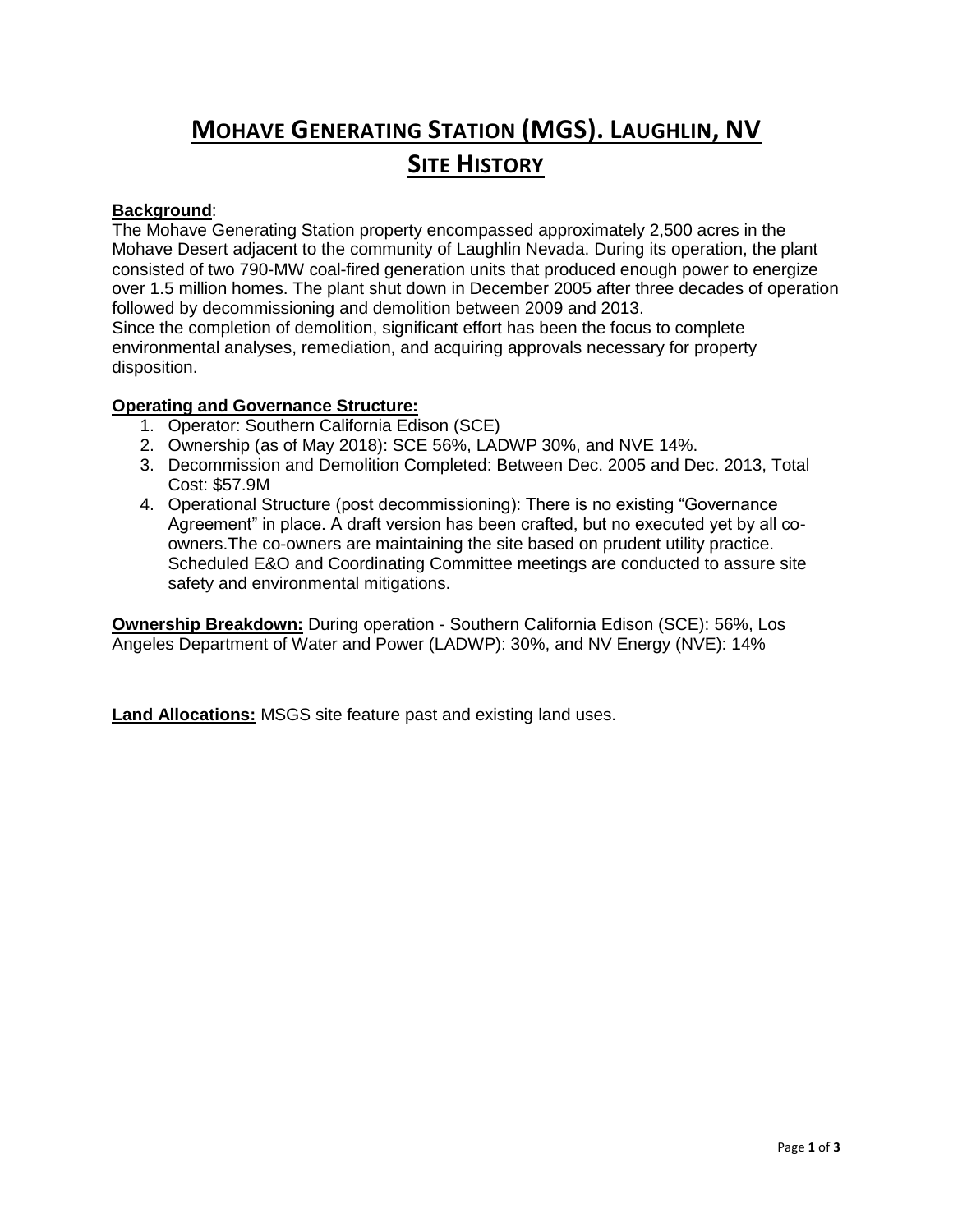

**Site Disposition Project**: The Mohave Site Disposition Project describes the process for disposing of the majority of the site. Approximately 75% to 80% of the property will be disposed of through public sale. The remaining portions of the property will be divided into single coowner purchased property for existing or future facilities or retained under collective coownership for on-going monitoring and maintenance purposes. SCE, as the majority owner and Operating Agent, will facilitate the property disposition process in collaboration with the other coowners. SCE's Power Production Department (PPD) Project Management group is responsible for managing the scope, cost, and schedule portions of the disposition plan utilizing periodic team meetings, action item tracking, and the change control process

**Ongoing Challenges**: Maintenance activities are continuous after storm events. Storm event damage include degradation of perimeter fencing, road damage, rut development along vditches at the Ash Canyon Landfill , and blocked culverts that handle storm runoff at the settlement basins.

**Property Use Restrictions**: The Nevada Department of Environmental Protection has placed restrictions on the use of the property in perpetuity primarily to minimize and/or eliminate any impacts to groundwater.